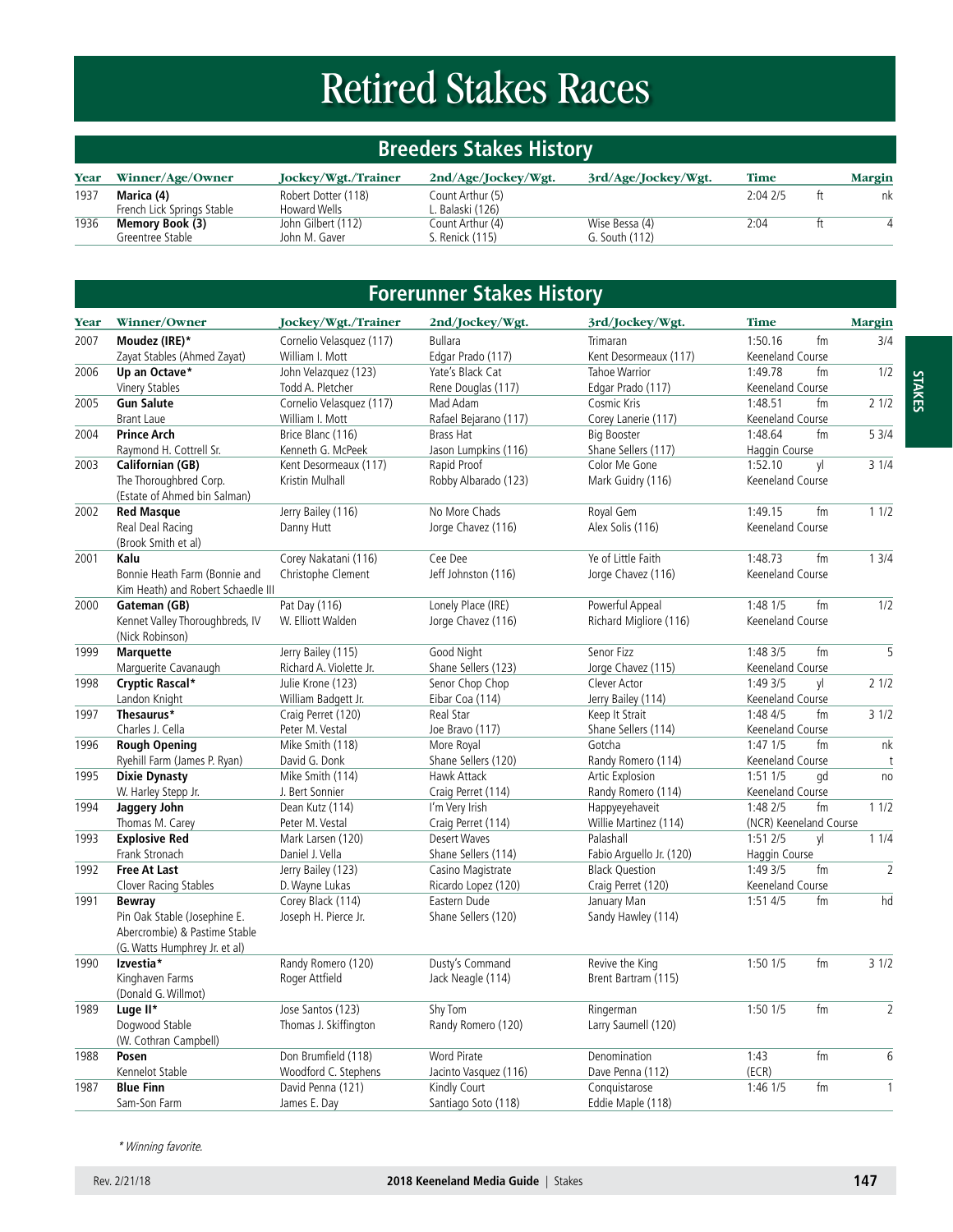#### **Forerunner Stakes History continued**

|             |                                               |                                                 | crumer stands motor                                       | <u>continueu</u>                    |              |                            |                |
|-------------|-----------------------------------------------|-------------------------------------------------|-----------------------------------------------------------|-------------------------------------|--------------|----------------------------|----------------|
| <b>Year</b> | Winner/Owner                                  | Jockey/Wgt./Trainer                             | 2nd/Jockey/Wgt.                                           | 3rd/Jockey/Wgt.                     | <b>Time</b>  |                            | Margin         |
| 1986        | Autobot                                       | Earlie Fires (112)                              | Manila                                                    | Glow                                | 1:48 3/5     | yl                         | 21/2           |
|             | Happy Valley Farm                             | Joseph E. Broussard                             | Roger Velez (118)                                         | Jerry Bailey (112)                  |              |                            |                |
|             | Run as an overnight allowance from 1950-1985. |                                                 |                                                           |                                     |              |                            |                |
| 1985        | <b>Proudest Hour</b>                          | Gerland Gallitano (123)                         | Damascus Sam                                              | Fuzzy                               | 1:24 1/5     | ft                         | $\overline{2}$ |
|             | Rogers Red Top Farm                           | Joseph M. Bollero                               | Don MacBeth (120)                                         | Don Brumfield (120)                 |              |                            |                |
|             | and P.J. Flavin<br>Devil's Bag*               |                                                 |                                                           |                                     |              | ft                         | 15             |
| 1984        | Hickory Tree Stable                           | Eddie Maple (123)<br>Woodford C. Stephens       | So Vaque<br>Patricia Cooksey (120)                        | Triple Sec<br>Don Brumfield (123)   | 1:233/5      |                            |                |
| 1983        | <b>Derby Double</b>                           | Michael Moran (115)                             | Freezing Rain                                             | Harry 'N Bill                       | 1:234/5      | ft                         | $\mathbf{1}$   |
|             | Golden Chance Farm                            | Darrell Adams                                   | Mickey Solomone (120)                                     | Mary Russ (111)                     |              |                            |                |
| 1982        | Linkage*                                      | William Shoemaker (123)                         | Royal Roberto                                             | Center Cut                          | 1:224/5      | ft                         | 1/2            |
|             | Christiana Stable                             | Henry S. Clark                                  | Miguel Rivera (120)                                       | Herb McCauley (123)                 |              |                            |                |
| 1981        | Classic Go Go* (4th)                          | Anthony Black (121)                             | With Caution                                              | Contortionist                       | 1:24         | $\ensuremath{\mathsf{ft}}$ | 11/2           |
|             | Verne H. Winchell                             | Jerome C. Meyer                                 | Larry Snyder (113)                                        | Gerland Gallitano (118)             |              |                            |                |
| 1980        | Lord Gallant*                                 | Don MacBeth (112)                               | Razorback                                                 | Royal Sporan                        | $1:23$ $1/5$ | ft                         | hd             |
|             | Arthur I. Appleton                            | Lou Goldfine                                    | Darrell Haire (116)                                       | David Dennie (110)                  |              |                            |                |
| 1979        | <b>General Custer</b>                         | Don Brumfield (114)                             | Go With the Times                                         | My Roll                             | 1:222/5      | ft                         | hd             |
|             | Ben Erickson et al                            | Frank Brothers                                  | Mark Sellers (112)                                        | Julio C. Espinoza (112)             |              |                            |                |
| 1978        | Chabua                                        | Daryl Montoya (111)                             | Raymond Earl                                              | Going Investor                      | 1:234/5      | sy                         | 11/4           |
|             | Mrs. C.H. Thieriot                            | James P. Conway                                 | R.L. Baird (111)                                          | Don Brumfield (118)                 |              |                            |                |
| 1977        | John Washington                               | Jim McKnight (113)                              | Bob's Dusty                                               | A Letter to Harry                   | 1:212/5      | ft                         | 11/2           |
|             | Mrs. William H. May                           | Thomas H. Stevens Sr.                           | Julio C. Espinoza (112)                                   | J.W. Mills (113)                    |              |                            |                |
| 1976        | Elocutionist* (3rd)                           | John Lively (121)                               | Here Comes Jo                                             | Wilk West                           | 1:224/5      | ft                         | hd             |
| 1975        | Eugene C. Cashman<br><b>Honey Mark</b>        | Paul T. Adwell                                  | Bernon Sayler (112)<br>Decipher                           | Don Brumfield (111)                 |              | $\operatorname{\sf ft}$    | $\overline{2}$ |
|             | Mr. and Mrs. Robert F. Roberts                | Eddie Delahoussaye (114)<br>Larry Robideaux Jr. | Ray Broussard (118)                                       | Promised City<br>David Whited (123) | 1:234/5      |                            |                |
|             |                                               |                                                 | Brent's Prince disqualified from second and placed fifth. |                                     |              |                            |                |
| 1974        | Aroyoport                                     | Earlie Fires (112)                              | Prove Lively                                              | <b>Brunate</b>                      | 1:232/5      | ft                         | $\mathbf{1}$   |
|             | August Muckler                                | Robert Cramer                                   | Tommy Barrow (115)                                        | Jimmy Nichols (114)                 |              |                            |                |
| 1973        | Royal and Regal*                              | Walter Blum (123)                               | Cari County                                               | Shore Leave                         | 1:234/5      | $\operatorname{\sf ft}$    | no             |
|             | Aisco Stable                                  | W.A. Croll Jr.                                  | Don Brumfield (123)                                       | Danny Gargan (115)                  |              |                            |                |
| 1972        | <b>Billy Rogell*</b>                          | Earl J. Knapp (115)                             | Big Dot                                                   | Introductivo (4th)                  | 1:244/5      | sy                         | hd             |
|             | C.T. and Perne L. Grissom                     | L.L. Fontenot                                   | Jimmy Murchison (116)                                     | Robert Breen (112)                  |              |                            |                |
| 1971        | <b>Going Straight</b>                         | Oswaldo Torres (115)                            | <b>Big Spade</b>                                          | Knight Counter                      | 1:23         | $\ensuremath{\mathsf{ft}}$ | hd             |
|             | Don Ball                                      | Elwood McCann                                   | Leroy Tauzin (115)                                        | O.W. Garst (115)                    |              |                            |                |
| 1970        | <b>Supreme Quality</b>                        | Dave Kassen (115)                               | Naskra (4th)                                              | Villager                            | 1:23         | ft                         | 11/4           |
|             | Walter Kitchen                                | Loyd Gentry                                     | Braulio Baeza (121)                                       | Tommy Sisum (115)                   |              |                            |                |
| 1969        | Ack Ack*                                      | Manuel Ycaza (121)                              | Tripsville                                                | Sheik of Bagdad                     | 1:224/5      | sy                         | 12             |
|             | Cain Hoy Stable                               | F.A. Bonsal                                     | Earlie Fires (112)                                        | Stanley Spencer (112)               |              |                            |                |
| 1968        | Captain's Gig*                                | Manuel Ycaza (121)                              | T.V. Commercial (3rd)                                     | Master Bold                         | $1:22$ $1/5$ | ft                         | 31/2           |
|             | Cain Hoy Stable                               | Woodford C. Stephens                            | Howard Grant (121)                                        | Doug Richard (121)                  |              |                            |                |
| 1967        | <b>Racing Room</b>                            | Kenny Knapp (115)                               | Gallant Moment                                            | Diplomat Way                        | $1:22$ $2/5$ | sy                         | 5              |
|             | Llangollen Farm                               | Fred Watkins                                    | Earlie Fires (112)                                        | John Sellers (121)                  |              |                            |                |
| 1966        | He Jr.*<br>Everett Lowrance                   | R.J. Campbell (118)<br>Dick Posey               | Sean E. Indian<br>Earlie Fires (112)                      | Notice Me<br>Robert Gallimore (115) | 1:22 2/5     | ft                         | 21/2           |
| 1965        | <b>Bugler</b>                                 | Don Brumfield (115)                             | Lucky Debonair (1st)                                      | Bay Phantom                         | 1:242/5      |                            | nk             |
|             | Darby Dan Farm                                | James P. Conway                                 | William Shoemaker (124)                                   | R.J. Campbell (115)                 |              | sy                         |                |
| 1964        | Hill Rise (2nd)                               | William Shoemaker (122)                         | Cycloblond                                                | In Accord                           | 1:224/5      | $\ensuremath{\mathsf{ft}}$ | 3/4            |
|             | El Peco Ranch                                 | W.B. Finnegan                                   | Kenny Knapp (107)                                         | Jacinto Vasquez (113)               |              |                            |                |
| 1963        | Never Bend (2nd)                              | Manuel Ycaza (122)                              | <b>Blaze Starr</b>                                        | Running Bowline                     | 1:224/5      | ft                         | 1              |
|             | Cain Hoy Stable                               | Woodford C. Stephens                            | Leroy Moyers (110)                                        | Avelino Gomez (113)                 |              |                            |                |
| 1962        | Roman Line (2nd)                              | Jim Combest (119)                               | Decidedly (1st)                                           | Prince Dale                         | 1:214/5      | $\ensuremath{\mathsf{ft}}$ | 5              |
|             | T.A. Grissom                                  | Vester R. Wright                                | William Hartack (114)                                     | R. Craig (105)                      |              |                            |                |
| 1961        | <b>Four-and-Twenty</b>                        | Henry Moreno (122)                              | He's a Pistol                                             | Ronnie's Ace                        | 1:23         | sy                         | $\overline{2}$ |
|             | Alberta Ranches Ltd.                          | Vance Longden                                   | Doug Dodson (119)                                         | Alex Maese (119)                    |              |                            |                |
| 1960        | Tompion* (4th)                                | William Shoemaker (122)                         | Victoria Park (3rd)                                       | Pied d'Or                           | 1:214/5      | ft                         | 11/2           |
|             | C.V. Whitney                                  | Robert L. Wheeler                               | William Hartack (116)                                     | Jimmy Nichols (113)                 |              |                            |                |
| 1959        | Tomy Lee* (1st)                               | William Shoemaker (122)                         | Benbecula                                                 | Scotland                            | 1:213/5      | ft                         | 31/2           |
|             | Mr. and Mrs. Fred Turner Jr.                  | Frank E. Childs                                 | Walter Blum (113)                                         | William Hartack (114)               | (NTR)        |                            |                |
| 1958        | Tim Tam* (1st)                                | William Hartack (122)                           | Nadir                                                     | Hillsdale                           | $1:22$ $1/5$ | $\ensuremath{\mathsf{ft}}$ | 1/2            |
|             | Calumet Farm                                  | H.A. Jones                                      | John Heckmann (119)                                       | Larney Hansman (113)                |              |                            |                |
| 1957        | Iron Liege (1st)                              | Dave Erb (114)                                  | One-Eyed King                                             | Gen. Duke                           | 1:222/5      | ft                         | 1              |
|             | Calumet Farm                                  | H.A. Jones                                      | Pete Anderson (114)                                       | William Hartack (122)               | (ETR)        |                            |                |
| 1956        | Fabius* (2nd)                                 | John Heckmann (113)                             | Reaping Right                                             | Toby B.                             | 1:224/5      | ft                         | 6              |
|             | Calumet Farm                                  | H.A. Jones                                      | Larry Gilligan (122)                                      | R.L. Baird (113)                    |              |                            |                |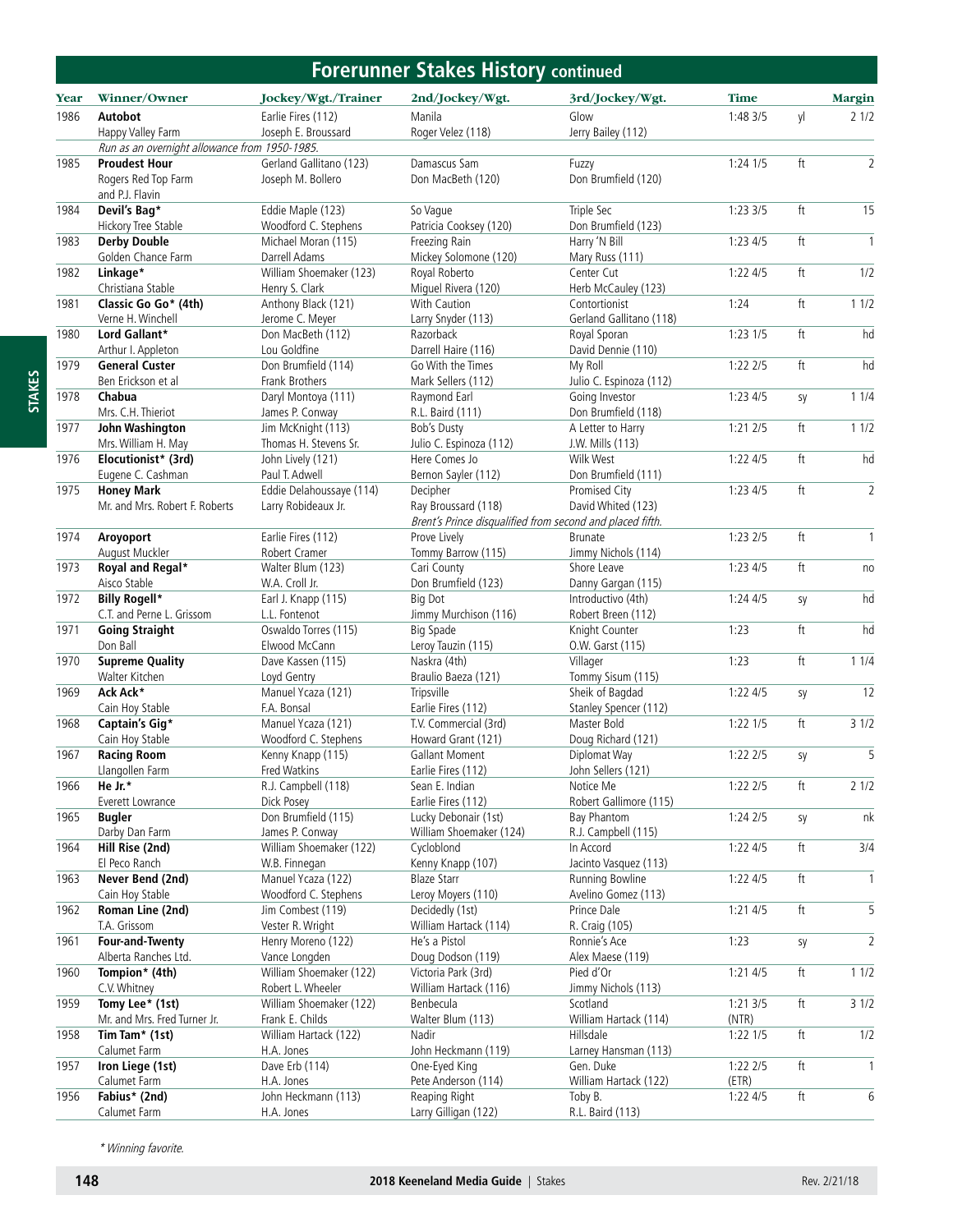### **Forerunner Stakes History continued**

| Year | Winner/Owner          | Jockey/Wgt./Trainer | 2nd/Jockey/Wgt.    | 3rd/Jockey/Wgt.     | <b>Time</b> |    | <b>Margin</b> |
|------|-----------------------|---------------------|--------------------|---------------------|-------------|----|---------------|
| 1955 | Racing Fool* (4th)    | Johnny Adams (113)  | Hutcheson          | Make Ready          | 1:23.3/5    | ft | hd            |
|      | Cain Hoy Stable       | Lovd Gentry         | J. Kurtz (110)     | J.R. Adams (110)    |             |    |               |
| 1954 | <b>Timely Tip</b>     | Howard Craig (113)  | Admiral Porter     | Super Devil         | 1:23.4/5    | sy | hd            |
|      | A.L. Birch            | R. Armstrong        | P.J. Bailey (113)  | R.L. Baird (113)    |             |    |               |
| 1953 | Correspondent*        | Eddie Arcaro (114)  | Dark Star (1st)    | Mr. Paradise        | 1:23        | ft |               |
|      | Mrs. Gordon Guiberson | T.W. Dunn           | Henry Moreno (111) | Johnny Adams (119)  |             |    |               |
| 1952 | <b>Cold Command</b>   | Gerald Porch (110)  | Hill Gail (1st)    | Gushing Oil         | 1:24        | ft | hd            |
|      | C.V. Whitney          | Svl E. Veitch       | D. Devine (121)    | Al Popara (118)     |             |    |               |
| 1951 | Ruhe (3rd)            | J.D. Jessop (118)   | Bia Stretch        | Royal Mustang (2nd) | 1:243/5     | ft | 31/2          |
|      | Mrs. Emil Denemark    | R. McGarvey         | Ted Atkinson (126) | Doug Dodson (114)   |             |    |               |
| 1950 | <b>Your Host</b>      | John Longden (122)  | Mr. Trouble (3rd)  | Theory              | 1:22 2/5    | ft | 61/2          |
|      | W.M. Goetz            | H.L. Daniels        | Doug Dodson (110)  | Steve Brooks (119)  | (NTR)       |    |               |

\* Winning favorite.

Kentucky Derby 1-2-3-4 finish in parentheses.

In 1954, Hasty Road was fifth in the Forerunner, 2nd in the Derby.

In 1961, Crozier was fourth in the Forerunner, 2nd in the Derby.

In 1967, Barbs Delight was fourth in the Forerunner, 2nd in the Derby.

In 1957, with three horses; in 1963, with five horses; and in 1964 with three horses, the race was staged as a betless special event.

Run at seven furlongs from 1950-1985; at 1 1/16 miles from 1986-1988; at 1 1/8 miles on the turf from 1989-2007.

Listed, 1986-1987, 1999-2007; Grade 3, 1988-1998.

|      | <b>Fort Harrod Stakes History</b>                                                                |                                              |                                            |                                          |                      |    |               |  |  |  |  |
|------|--------------------------------------------------------------------------------------------------|----------------------------------------------|--------------------------------------------|------------------------------------------|----------------------|----|---------------|--|--|--|--|
| Year | Winner/Age/Owner                                                                                 | Jockey/Wgt./Trainer                          | 2nd/Age/Jockey/Wgt.                        | 3rd/Age/Jockey/Wgt.                      | <b>Time</b>          |    | <b>Margin</b> |  |  |  |  |
| 2009 | Gangbuster (4)<br>Allshouse Racing Stable<br>(Brad Allshouse)                                    | Kent Desormeaux (117)<br>J. Keith Desormeaux | Kurbat (CHI) (5)<br>Jeremy Rose (117)      | Lord Kipling (6)<br>Edgar Prado (117)    | 2:44.02<br>Polytrack | ft | 103/4         |  |  |  |  |
| 2008 | Jade's Revenge (5)<br><b>Bushwood Stables</b><br>(Brent Johnson, Karl Barth)<br>and Chris Dwyer) | Edgar Prado (117)<br>H. Graham Motion        | Save Big Money (5)<br>Robby Albarado (117) | High Blues (5)<br>Shaun Bridgmohan (117) | 2:42.69<br>Polytrack | ft | 33/4          |  |  |  |  |

|               | <b>Franklin Stakes History</b>                                              |                                              |                                          |                                          |                                        |                |  |  |  |  |  |
|---------------|-----------------------------------------------------------------------------|----------------------------------------------|------------------------------------------|------------------------------------------|----------------------------------------|----------------|--|--|--|--|--|
| Year          | Winner/Owner                                                                | Jockey/Wgt./Trainer                          | 2nd/Jockey/Wgt.                          | 3rd/Jockey/Wgt.                          | <b>Time</b>                            | Margin         |  |  |  |  |  |
| 2001          | <b>Deeliteful Irving</b><br>Anstu Stables Inc.<br>(Stuart Subotnick)        | Eddie Delahoussaye (118)<br>Todd A. Pletcher | Silver Spear<br>Jim McAleney (118)       | Wudantunoit<br>Marlon St. Julien (120)   | 1:38.39<br>qd<br>Haggin Course         | no             |  |  |  |  |  |
|               | Run as Seattle Slew Stakes from 1996-2000                                   |                                              |                                          |                                          |                                        |                |  |  |  |  |  |
| 2000          | <b>Brahms</b><br>Thomas F. VanMeter II                                      | Larry Melancon (118)<br>W. Elliott Walden    | <b>Final Row</b><br>Lonnie Meche (118)   | Gulf Storm<br>Charles Woods, Jr. (118)   | $1:34$ $1/5$<br>fm<br>Haggin Course    | $\overline{2}$ |  |  |  |  |  |
| 1999<br>(1st) | <b>Some Actor</b><br>James McIngvale                                        | Robby Albarado (120)<br>Thomas M. Amoss      | Good Night<br>Calvin Borel (120)         | Chief Red Sky<br>Eddie Martin, Jr. (118) | $1:36$ $1/5$<br>fm<br>Haggin Course    | 11/2           |  |  |  |  |  |
| 1999<br>(2nd) | Conserve*<br>Claiborne Farm                                                 | Calvin Borel (118)<br>Frank Brothers         | American Spirit<br>Willie Martinez (123) | Valid N Bold<br>Brian Peck (118)         | $1:35$ $1/5$<br>fm<br>Haggin Course    | $\mathbf{1}$   |  |  |  |  |  |
| 1998          | <b>Buff</b><br>Claiborne Farm<br>(Mrs. A.B. Hancock) and<br>A. Dilschneider | Calvin Borel (123)<br>Frank L. Brothers      | Grand Slam<br>Pat Day (115)              | Northcote Road<br>Brian Peck (115)       | fm<br>$1:35$ $2/5$<br>Haggin Course    | 3              |  |  |  |  |  |
| 1997          | Lasting Approval*<br>Wimborne Farm<br>(Diane L. Perkins)                    | Robby Albarado (115)<br>Diane L. Perkins     | Inkatha (FR)<br>Shane Sellers (115)      | Majestic Jove<br>Sebastian Madrid (115)  | $1:36$ $1/5$<br>fm<br>Keeneland Course | 11/4           |  |  |  |  |  |
| 1996<br>(1st) | Sealaunch<br>Sam-Son Farm<br>(Ernest L. Samuel)                             | Chris McCarron (114)<br>Mark R. Frostad      | Jaunatxo<br>Juvenal Diaz (121)           | Lord Comet<br>Willie Martinez (112)      | $1:35$ $1/5$<br>fm<br>Haggin Course    | 3              |  |  |  |  |  |
| 1996<br>(2nd) | <b>Foolish Pole</b><br>Elaine Fowler<br>Run as The Minstrel Stakes          | Herb McCauley (112)<br>Virgil W. Raines      | Cool Down<br>Chris McCarron (115)        | Pro Trader<br>Pat Day (115)              | fm<br>1:35<br>Haggin Course            | 5              |  |  |  |  |  |
| 1995          | Cinch<br>James B. Tafel                                                     | Randy Romero (114)<br>Carl Nafzger           | Hollywood Flash<br>Shane Sellers (115)   | Ikickedthehabit<br>Tony D'Amico (112)    | fm<br>1:473/5<br>Haggin Course         | no             |  |  |  |  |  |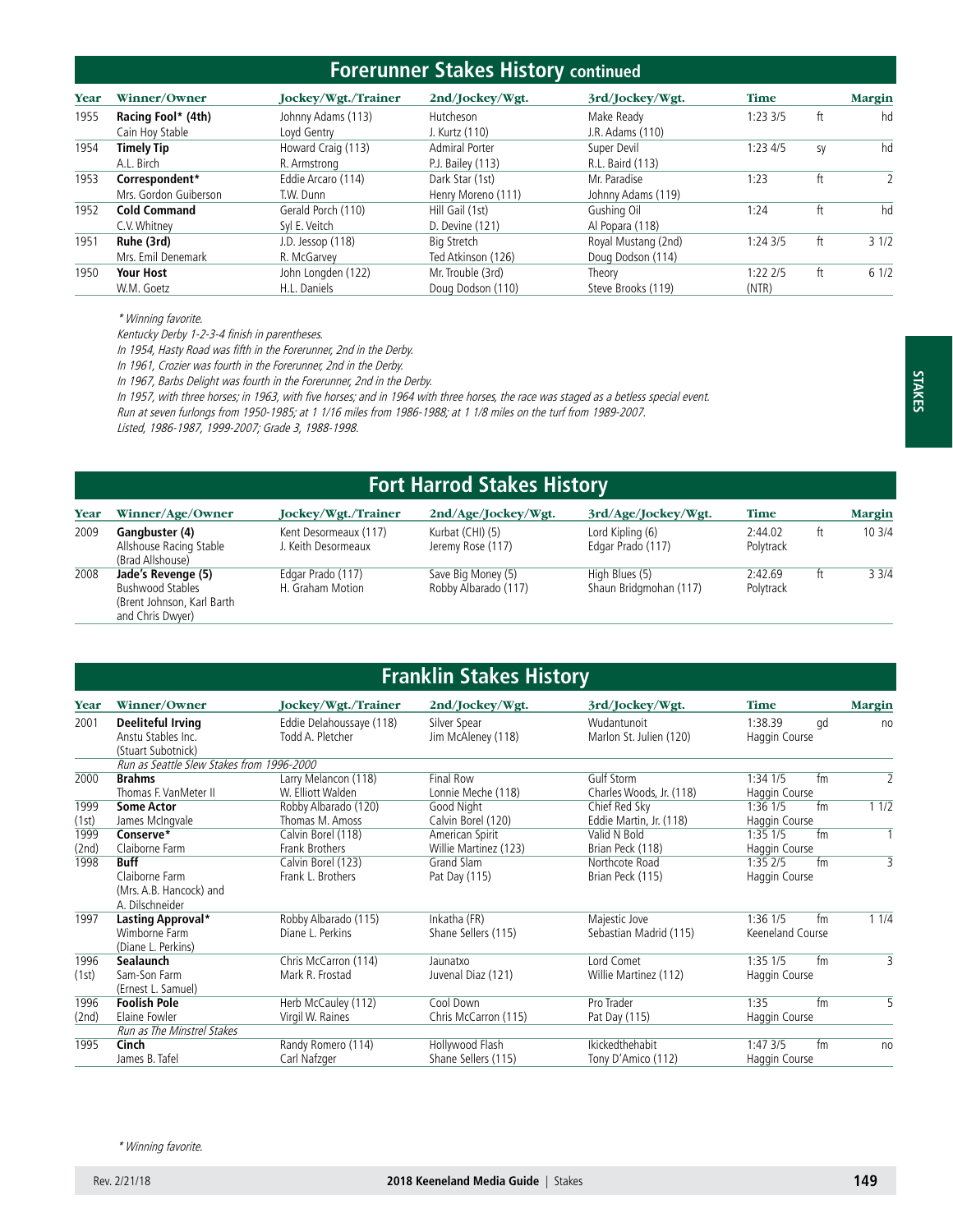#### **Indian Summer Stakes History**

|              |                                                                                  |                                             | <u>IIIUI DUILIIIII JUNES MISLUI V</u>     |                                      |              |    |                |
|--------------|----------------------------------------------------------------------------------|---------------------------------------------|-------------------------------------------|--------------------------------------|--------------|----|----------------|
| Year         | Winner/Owner                                                                     | Jockey/Wgt./Trainer                         | 2nd/Jockey/Wgt.                           | 3rd/Jockey/Wgt.                      | <b>Time</b>  |    | <b>Margin</b>  |
| 2001         | <b>Vicki Vallencourt</b><br>Ricki and Ron Rashinski                              | Mark Guidry (122)<br>Hugh H. Robertson      | Purple Princess<br>Robby Albarado (120)   | Lotta Rhythm<br>Pat Day (118)        | 1:11.88      | ft | 41/2           |
| 2000         | Freefourracing<br>Stonerside Stable<br>(Janice and Robert C. McNair)             | Pat Day (119)<br>Neil D. Drysdale           | Shirley Temper<br>Marlon St. Julien (117) | Katie My Lady<br>Mike E. Smith (119) | 1:10         | ft | 3              |
| 1999         | Mycatcandance<br>Padua Stables<br>(Satish and Anne Sanan)                        | Pat Day (117)<br>D. Wayne Lukas             | Foxcaller<br>Calvin Borel (117)           | Apollo Cat<br>Brian Peck (119)       | 1:101/5      | ft | 1/2            |
| 1998         | The Happy Hopper<br>Kerry and Linda Ozment                                       | Willie Martinez (118)<br>Robert E. Holthus  | President's Girl<br>Craig Perret (116)    | Miss Jennifer Lynn<br>Pat Day (116)  | 1:104/5      | ft | $\overline{2}$ |
| 1997<br>1996 | Race Not Run<br><b>High Heeled Hope*</b><br>Paraneck Stable<br>(Ernie Paragallo) | Shane Sellers (118)<br>Randy K. Bradshaw    | Morelia<br>Juvenal Diaz (114)             | Valid Bonnet<br>Robby Albarado (115) | 1:234/5      | ft | 11/4           |
| 1995         | J.D. and Water *<br>Glencrest Farm<br>and Stewart Madison                        | Shane Sellers (121)<br>Steven Morguelan     | Proper Dance<br>Donna Barton (118)        | Prissy One<br>Calvin Borel (115)     | $1:24$ $1/5$ | ft | 11/2           |
| 1994         | Lilly Capote *<br>James C. Spence                                                | Pat Day (118)<br>D. Wayne Lukas             | Ivorilla<br>Patricia Cooksey (121)        | Ice Classic<br>Shane Sellers (118)   | 1:242/5      | ft | 10             |
| 1993         | <b>Little Shocker</b><br>Terry Raymond and<br>Kyle Nagle                         | Fabio Arguello, Jr. (113)<br>Dale L. Romans | Saucy Maisie<br>Pat Day (118)             | Crafty and Evil<br>Dean Sarvis (118) | 1:232/5      | ft | $\overline{3}$ |
| 1992         | Sock City<br>Elizabeth S. Lavin                                                  | Brent Bartram (116)<br>Anthony Reinstedler  | Special Alert<br>Pat Day (118)            | Dasharoo<br>J.S. Acksel (113)        | $1:23$ $2/5$ | ft | 21/2           |
| 1991         | Cadillac Women*<br>Thomas Pryor<br>and Jones Biven                               | Perry Compton (118)<br>Thomas Pryor         | Fretina<br>James E. Bruin (114)           | West Virginia<br>Pat Day (113)       | $1:23$ 4/5   | ft | 1/2            |

# **Keen Handicap History**

| Year | Winner/Age/Owner | Jockey/Wgt./Trainer  | 2nd/Age/Jockey/Wgt. | 3rd/Age/Jockey/Wgt. | <b>Time</b> |    | Margin |
|------|------------------|----------------------|---------------------|---------------------|-------------|----|--------|
| 1937 | Double B. (5)    | Porter Roberts (107) | Bacon (5)           | Fraidy Cat (5)      | 1:114/5     | ft |        |
|      | J.D. Weil        | Morris Griner        | Hardy (113)         | E. Arcaro (126)     |             |    |        |
| 1936 | Myrtlewood (4)   | George South (128)   | Marica (3)          | Gleeman (3)         | 1:104/5     | ft | 3/4    |
|      | Brownell Combs   | R.A. Kindred         | R. Dotter (101)     | J. Gilbert (112)    |             |    |        |

|      | <b>Keeneland Gold Cup Stakes History</b>                            |                     |                                       |                            |              |    |        |  |  |  |
|------|---------------------------------------------------------------------|---------------------|---------------------------------------|----------------------------|--------------|----|--------|--|--|--|
| Year | Winner/Owner                                                        | Jockey/Wgt./Trainer | 2nd/Jockey/Wgt.                       | 3rd/Jockey/Wgt.            | <b>Time</b>  |    | Margin |  |  |  |
| 1986 | Golden Dodger<br>Saron Stable (Corbin J. Robertson) J. Bert Sonnier | Pat Day (116)       | Sir Dance Alittle<br>H. Puckett (116) | Doin O.K.<br>D. Kutz (116) | $1:51$ $2/5$ | tm |        |  |  |  |

|      | <b>Keeneland Sales Colt &amp; Gelding Stakes History</b> |                                   |                                    |                                                             |            |    |               |  |  |  |
|------|----------------------------------------------------------|-----------------------------------|------------------------------------|-------------------------------------------------------------|------------|----|---------------|--|--|--|
| Year | Winner/Owner                                             | Jockey/Wgt./Trainer               | 2nd/Jockey/Wgt.                    | 3rd/Jockey/Wgt.                                             | Time       |    | <b>Margin</b> |  |  |  |
| 1949 | Oil Capitol<br>Tom Grav                                  | Ken Church (122)<br>Harry Trotsek | Wisconsin Boy<br>J. Chestnut (122) | Lot O Luck<br>R.L. Baird                                    | $1:18$ 1/5 | ft |               |  |  |  |
|      |                                                          |                                   |                                    | French Admiral disqualified from second and placed seventh. |            |    |               |  |  |  |

|      | <b>Keeneland Sales Filly Stakes History</b> |                                   |                                    |                                    |         |    |               |  |  |  |  |
|------|---------------------------------------------|-----------------------------------|------------------------------------|------------------------------------|---------|----|---------------|--|--|--|--|
| Year | Winner/Owner                                | Jockey/Wgt./Trainer               | 2nd/Jockey/Wgt.                    | 3rd/Jockey/Wgt.                    | Time    |    | <b>Margin</b> |  |  |  |  |
| 1949 | Roman Zephyr<br>Circle M Farm               | A.D. Rivera (119)<br>D.B. Midkiff | Princess Dare<br>J. Chestnut (119) | Miss Highbrow<br>H. Manifold (119) | 1:124/5 | ft |               |  |  |  |  |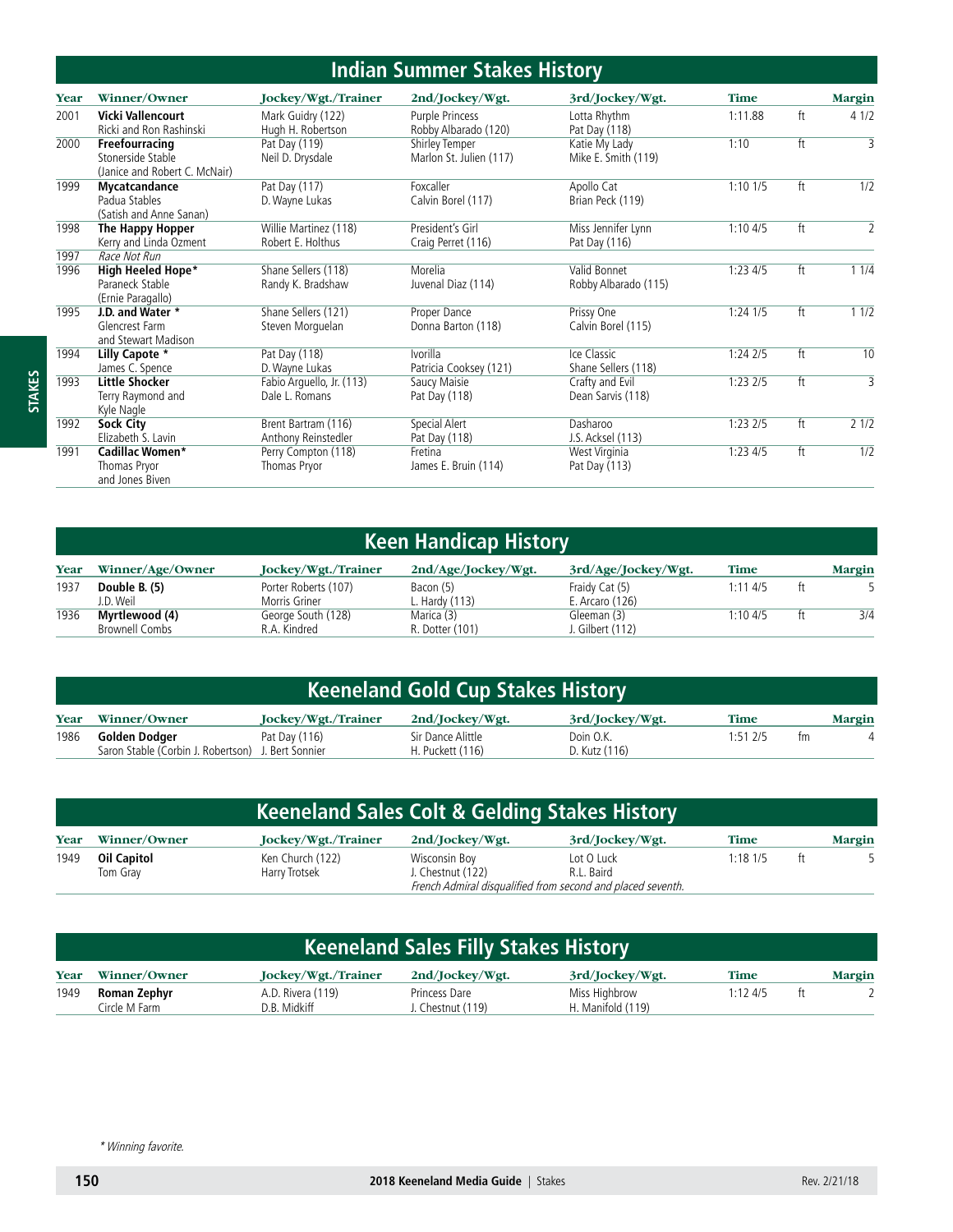# **Keeneland Special Stakes History**

| Year | Winner/Age/Owner                  | Jockey/Wgt./Trainer                 | 2nd/Age/Jockey/Wgt.                | 3rd/Age/Jockey/Wgt.                    | <b>Time</b> |    | <b>Margin</b> |
|------|-----------------------------------|-------------------------------------|------------------------------------|----------------------------------------|-------------|----|---------------|
| 1948 | Shy Guy (3)<br>Dixiana            | Steve Brooks (117)                  | Pellicle (5)                       | Star Reward (4)                        | 1:583/5     | ft |               |
| 1947 | Letmenow (6)                      | Jack C. Hodgins<br>F.A. Smith (103) | J. Duff (105)<br>Star Reward (3)   | W. Garner (122)<br>Athenia (4)         | 1:55.3/5    | ft | 1/2           |
|      | Hal Price Headley                 | E.L. Cotton                         | S. Brooks (114)                    | H. Feather'n (114)                     |             |    |               |
| 1946 | Pellicle (3)<br>Hal Price Headley | George South (110)<br>E.L. Cotton   | Letmenow (5)<br>N.L. Pierson (113) | Jack's Jill (4)<br>M. Caff'rella (113) | 1:56 2/5    | ft |               |

|      | <b>Keeneland 75th Anniversary Stakes History</b> |                                       |                                       |                                 |                      |  |        |  |  |
|------|--------------------------------------------------|---------------------------------------|---------------------------------------|---------------------------------|----------------------|--|--------|--|--|
| Year | Winner/Owner                                     | Jockey/Wgt./Trainer                   | 2nd/Jockey/Wgt.                       | 3rd/Jockey/Wgt.                 | <b>Time</b>          |  | Margin |  |  |
| 2011 | Luke of York<br>George Michaels                  | Rajiv Maragh (118)<br>James P. DiVito | Voodoo Daddy<br>Julien Leparoux (118) | Larry Zip<br>James Graham (118) | 1:09.56<br>Polytrack |  | no     |  |  |



Former Keeneland President James E. Bassett III (second from right) presented the trophy to the connections of Luke of York, winner of the Keeneland 75th Anniversary Stakes.

# **McConnell Springs Stakes History**

| Year | Winner/Owner                                 | Jockey/Wgt./Trainer   | 2nd/Jockey/Wgt.     | 3rd/Jockey/Wgt.    | Time         |    | <b>Margin</b> |
|------|----------------------------------------------|-----------------------|---------------------|--------------------|--------------|----|---------------|
| 2001 | <b>Freon Flier</b>                           | Jon Court (118)       | On the Game         | Trion Georgia      | 1:44.26      | mv |               |
|      | Brian S. Dance                               | Michael Trivigno      | Pat Day (118)       | Calvin Borel (118) |              |    |               |
| 2000 | <b>Trajectory</b>                            | Ramon Dominguez (118) | Bare Outline (4)    | Sun Cat (5)        | $1:41$ $2/5$ | ft | 21/2          |
|      | Pin Oak Stable<br>(Josephine E. Abercrombie) | H. Graham Motion      | Shane Sellers (118) | Calvin Borel (118) |              |    |               |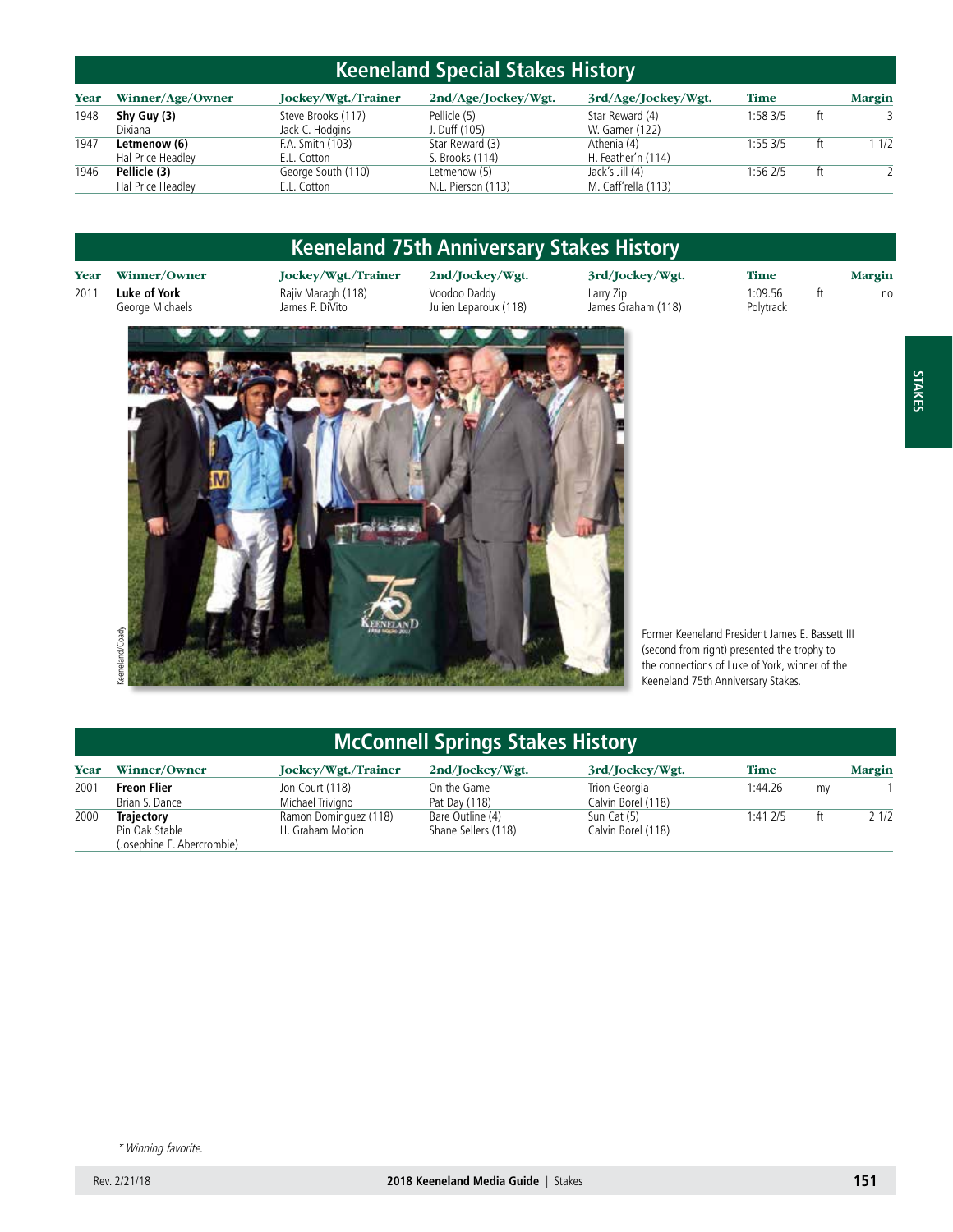| <b>Palisades Stakes History</b> |                                                                               |                                            |                                             |                                             |                                          |                         |  |  |
|---------------------------------|-------------------------------------------------------------------------------|--------------------------------------------|---------------------------------------------|---------------------------------------------|------------------------------------------|-------------------------|--|--|
| Year                            | Winner/Owner                                                                  | Jockey/Wgt./Trainer                        | 2nd/Jockey/Wgt.                             | 3rd/Jockey/Wgt.                             | <b>Time</b>                              | Margin                  |  |  |
| 2001                            | <b>OK to Dance</b><br>Falls Racing Stable<br>(Jack Denholtz and Buddy Palter) | Jose A. Santos (116)<br>Martin D. Wolfson  | La Recherche<br>R.J. Albarado (116)         | Langoureuse<br>P. Day (116)                 | 1:49.33<br>fm                            | 23/4                    |  |  |
| 2000                            | <b>Velvet Morning</b><br>Juddmonte Farms<br>(Khalid Abdullah)                 | Robby Albarado (116)<br>Robert Frankel     | Solvig<br>Pat Day (123)                     | Miss Chief<br>Mike E. Smith (116)           | $1:49\;4/5$<br>fm<br>Keeneland Course    | hd                      |  |  |
| 1999                            | <b>Wild Heart Dancing</b><br>My Jo Lee Stable (Robert Frith)                  | Jorge Chavez (115)<br>Robert Barbara       | Riviera Colleen<br>Shane Sellers (115)      | Suffragette<br>Dean Kutz (115)              | 1:49 3/5<br>٧I<br>Keeneland Course       | nk                      |  |  |
| 1998                            | <b>Shires Ende</b><br>Carolyn Friedberg                                       | Robby Albarado (114)<br>Richard R. Scherer | Sophie My Love<br>Willie Martinez (114)     | All Hat<br>Jose Santos (114)                | $1:49$ $2/5$<br>yl<br>Keeneland Course   |                         |  |  |
| 1997                            | <b>Starry Dreamer*</b><br>Joseph Allen                                        | Pat Day (119)<br>Frank R. Springer         | St. Lucinda<br>Jose Santos (114)            | Call Her<br>Robbie Davis (113)              | 1:50<br>fm<br>Keeneland Course           | 4                       |  |  |
| 1996                            | Clamorosa<br>Jeffrey S. Sullivan                                              | Jerry Bailey (114)<br>W. Elliott Walden    | Merit Wings<br>Mike E. Smith (114)          | Sinfully Delicious<br>Pat Day (114)         | 1:464/5<br>fm<br>Keeneland Course        | 21/2                    |  |  |
| 1995                            | <b>Miss Union Avenue*</b><br>John Pastorek<br>and Roger W. Patten             | Herb McCauley (121)<br>Stanley M. Hough    | <b>Grand Charmer</b><br>Mike E. Smith (114) | Upper Noosh<br>Eddie Maple (119)            | 1:49 4/5<br><b>v</b><br>Keeneland Course | 21/2                    |  |  |
| 1994                            | Thread*<br>Claiborne Farm<br>(Mrs. A.B. Hancock, Jr.)                         | Craig Perret (114)<br>Steven Penrod        | Kurba<br>Dave Penna (113)                   | <b>Bedroom Blues</b><br>Shane Sellers (119) | 1:484/5<br>fm<br>Keeneland Course        | 11/4                    |  |  |
| 1993                            | Harlan Honey*<br>Brereton C. Jones                                            | Pat Day (119)<br>Philip M. Hauswald        | Northern Emerald<br>Julie A. Krone (112)    | Heavenliness<br>Craig Perret (117)          | $1:52$ $2/5$<br>yl<br>Keeneland Course   | $\overline{\mathbf{2}}$ |  |  |
| 1992                            | <b>Shes Just Super</b><br>William A. Carl                                     | Jerry Bailey (119)<br>W. Elliott Walden    | Sing For Free<br>Shane Sellers (113)        | <b>White Corners</b><br>Craig Perret (122)  | 1:49<br>fm<br>Keeneland Course           | $\overline{3/4}$        |  |  |
| 1991                            | <b>Radiant Ring *</b><br>Sam-Son Farm (Ernest L. Samuel)                      | Sandy Hawley (122)<br>James E. Day         | Polish Holiday<br>Jerry Bailey (114)        | Maria Balastiere<br>Chris Antley (114)      | 1:50<br>fm                               | hd                      |  |  |
| 1990                            | Super Fan*<br>Hermitage Farm (Warner L. Jones)                                | Jose Santos (119)<br>Steven Penrod         | Southern Tradition<br>Craig Perret (119)    | Secreto's Glory<br>David Penna (114)        | fm<br>1:512/5                            | 3/4                     |  |  |
| 1989                            | Key Flyer<br>Carl C. Icahn                                                    | Jose Santos (113)<br>LeRoy Jolley          | To the Lighthouse<br>Randy Romero (122)     | She's Scrumptious<br>Gene St. Leon (117)    | 1:512/5<br>fm                            | 1/2                     |  |  |

**STAKES**

\*Winning favorite. Listed, 1989-2001.

| President of the United Arab Emirates Cup Stakes History (Arabians) \ |  |  |
|-----------------------------------------------------------------------|--|--|
|-----------------------------------------------------------------------|--|--|

|      | Year Winner/Age/Owner             | Jockey/Wgt./Trainer                   | 2nd/Age/lockev/Wgt.                         | 3rd/Age/Jockey/Wgt.                   | Time                 | <b>Margin</b> |
|------|-----------------------------------|---------------------------------------|---------------------------------------------|---------------------------------------|----------------------|---------------|
| 2010 | Grilla (4)<br><b>Bill Waldron</b> | Ricardo Chiappe (120)<br>Bill Waldron | Sand Witchh (4)<br>William J. Hollick (117) | Stoicc (6)<br>Jesus L. Castanon (123) | 2:15.42<br>Polytrack | 1/2           |

# **Royal Chase for the Sport of Kings History (Steeplechase)**

| Winner/Age/Owner             | Jockey/Wgt./Trainer                                                                                                                                                      | 2nd/Age/Jockey/Wgt.                                                                                                              | 3rd/Age/Jockey/Wgt.                                                                            | <b>Time</b>                                                                                                                                               |         | <b>Margin</b>  |
|------------------------------|--------------------------------------------------------------------------------------------------------------------------------------------------------------------------|----------------------------------------------------------------------------------------------------------------------------------|------------------------------------------------------------------------------------------------|-----------------------------------------------------------------------------------------------------------------------------------------------------------|---------|----------------|
| Sovereign Duty (6)           | Danielle Hodsdon (142)                                                                                                                                                   | Sweek Shani (NZ) (8)                                                                                                             | Best Attack (7)                                                                                | 4:58.13                                                                                                                                                   | fm      | nk             |
|                              |                                                                                                                                                                          |                                                                                                                                  |                                                                                                |                                                                                                                                                           |         |                |
|                              |                                                                                                                                                                          |                                                                                                                                  |                                                                                                |                                                                                                                                                           |         |                |
|                              |                                                                                                                                                                          |                                                                                                                                  |                                                                                                |                                                                                                                                                           |         | nk             |
| William L. Pape              | Jonathan Sheppard                                                                                                                                                        | William Dowling (146)                                                                                                            | Xavier Aizpuru (148)                                                                           |                                                                                                                                                           |         |                |
| Sur La Tete (8)              | Christopher Read (158)                                                                                                                                                   | Mauritania (9)                                                                                                                   | Feeling So Pretty (12)                                                                         | 4:56.34                                                                                                                                                   | sf      | 10             |
| Kinross Farm (Zohar Ben-Dov) | Neil R. Morris                                                                                                                                                           | Robert Massey (138)                                                                                                              | Richard Boucher (135)                                                                          |                                                                                                                                                           |         |                |
| Hirapour (IRE)* (9)          |                                                                                                                                                                          | Sur La Tete (7)                                                                                                                  | McDynamo (8)                                                                                   | 4:42.08                                                                                                                                                   | fm      | 11/4           |
| Eldon Farm                   | Doug Fout                                                                                                                                                                | Christopher Read (156)                                                                                                           | Craig Thornton (162)                                                                           |                                                                                                                                                           |         |                |
| Hirapour (IRE)* (8)          | Clayton Chipperfield (148)                                                                                                                                               | Preemptive Strike (6)                                                                                                            | Dancewel (7)                                                                                   | 4:41.48                                                                                                                                                   | fm      | 13/4           |
|                              |                                                                                                                                                                          | Robert Walsh (150)                                                                                                               |                                                                                                |                                                                                                                                                           |         |                |
| (Robert L.S. Nelson)         |                                                                                                                                                                          |                                                                                                                                  |                                                                                                |                                                                                                                                                           |         |                |
| McDynamo (6)                 | Craig Thornton (158)                                                                                                                                                     | Shamrock Isle (8)                                                                                                                | Praise the Prince (NZ) (8)                                                                     | 4:44.37                                                                                                                                                   | fm      | 71/2           |
| Michael J. Moran             | Sanna N. Hendriks                                                                                                                                                        | Gus Brown (158)                                                                                                                  | David Bentley (158)                                                                            |                                                                                                                                                           |         |                |
| It's a Giggle (8)            | Blythe Miller (158)                                                                                                                                                      | Al Skywalker (9)                                                                                                                 | Flat Top (9)                                                                                   | 4:39.42                                                                                                                                                   | fm      | $\overline{2}$ |
| William L. Pape              | Jonathan E. Sheppard                                                                                                                                                     | Thomas Foley (158)                                                                                                               | Robert Massey (158)                                                                            |                                                                                                                                                           |         |                |
| Pompeyo (CHI) (7)            | Gus Brown (158)                                                                                                                                                          | All Gong (GB) (7)                                                                                                                | Rand (NZ) (7)                                                                                  | 4:34.56                                                                                                                                                   | fm      | 3              |
| Augustin Stable              | Sanna Neilson Hendriks                                                                                                                                                   | Blythe Miller (158)                                                                                                              | Eddie Lamb (158)                                                                               |                                                                                                                                                           |         |                |
| (George Strawbridge Jr.)     |                                                                                                                                                                          |                                                                                                                                  |                                                                                                |                                                                                                                                                           |         |                |
|                              | Blythe Miller (154)                                                                                                                                                      | Campanile (6)                                                                                                                    | Pinkie Swear (6)                                                                               | $4:42$ $1/5$                                                                                                                                              | fm      | 11/2           |
|                              | Janet Elliot                                                                                                                                                             | Jonathan Kiser (154)                                                                                                             |                                                                                                |                                                                                                                                                           |         |                |
|                              |                                                                                                                                                                          |                                                                                                                                  |                                                                                                | 4:36                                                                                                                                                      | fm      | $\overline{2}$ |
| Mrs. Walter M. Jeffords Jr.  | F. Bruce Miller                                                                                                                                                          | Craig Thornton (154)                                                                                                             |                                                                                                |                                                                                                                                                           |         |                |
|                              |                                                                                                                                                                          |                                                                                                                                  |                                                                                                | 4:043/5                                                                                                                                                   | fm      | 11/4           |
| Gregory S. Bentley           | Russell N. Carrier Jr.                                                                                                                                                   | Arch Kingsley Jr. (154)                                                                                                          | Craig Thornton (154)                                                                           |                                                                                                                                                           |         |                |
|                              | Hudson River Farms<br>(Edward P. Swyer)<br>Mixed Up (8)<br>Eldon Farm Racing Stable<br>Flat Top (7)<br>Mrs. Henry A. Gerry<br>Lonesome Glory* (11)<br>Clearance Code (6) | Jonathan E. Sheppard<br>Danielle Hodsdon (150)<br>Matthew McCarron (160)<br>Doug Fout<br>Blythe Miller (154)<br>Jody Petty (154) | Xavier Aizpuru (141)<br>Good Night Shirt (6)<br>Dalton River (CHI) (11)<br>Master McGrath (11) | Carl Rafter (146)<br>Paradise's Boss (7)<br>Xavier Aizpuru (142)<br>Sean Clancy (154)<br>Master McGrath (12)<br>Sean Clancy (154)<br>Confidente (CHI) (9) | 4:42.95 | fm             |

\*Winning favorite.

Run at about 2 1/4 miles in 1998; run at 2 1/2 miles from 1999-2008.